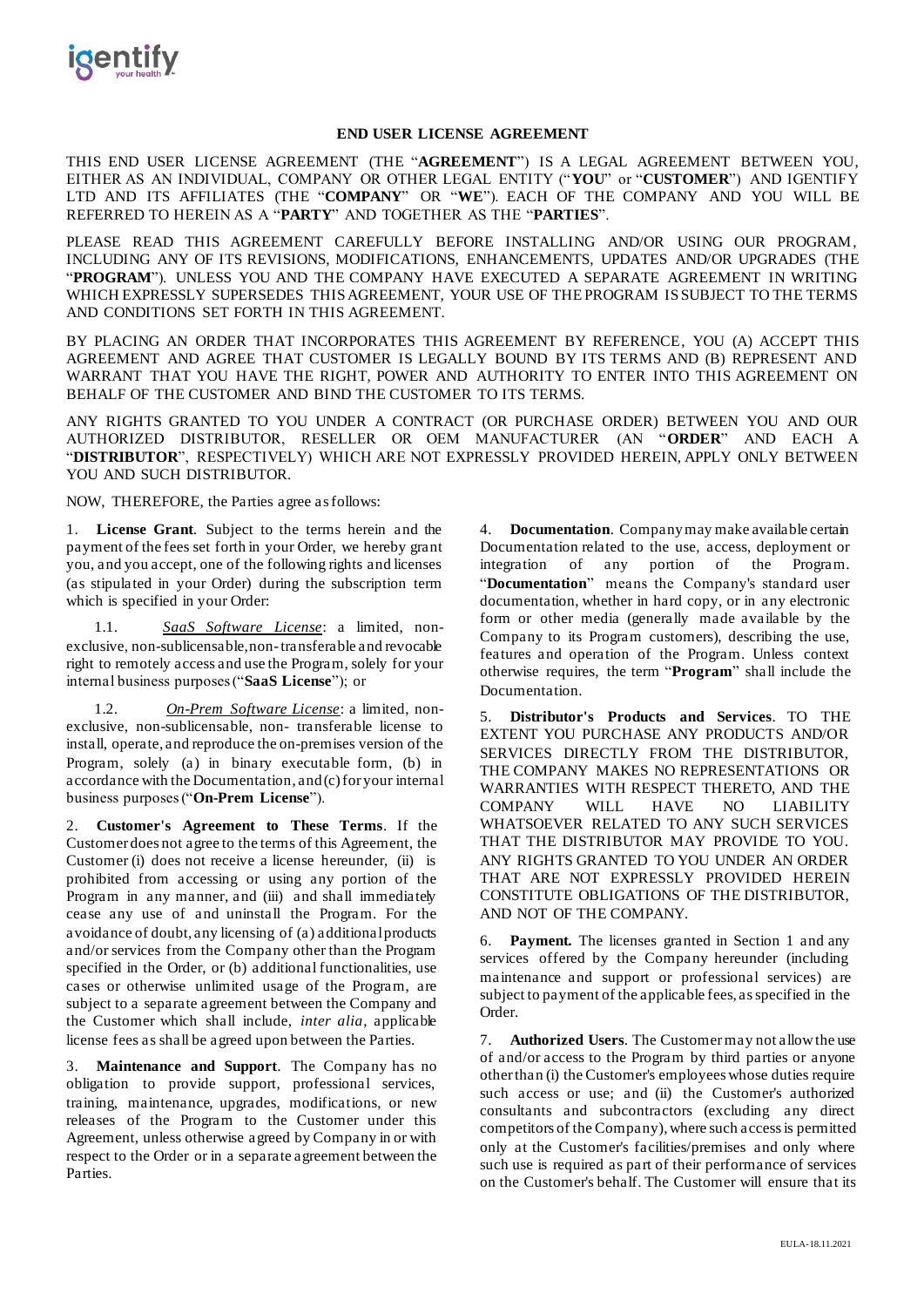

employees, consultants and subcontractors comply with the terms of this Agreement and shall bear full responsibility for any harm caused to the Company by Customer's employees, consultants and subcontractors by their failure to comply with the terms of this Agreement.

8. **Prohibited Uses**. Without the prior written consent of the Company, Customer must not, and shall not allow anyone on its behalf, or any other third party to, directly or indirectly:

8.1. modify, incorporate into or with other software, or create a derivative work of any part of the Program;

8.2. sell, license (or sub-license), lease, assign, transfer, pledge, or share Customer's rights under this Agreement with or to anyone else;

8.3. copy, distribute or reproduce the Program (or any part thereof) for the benefit of third parties;

8.4. disclose the results of any testing or benchmarking of the Program to any third party, use such results for Customer's own competing software development activities or use the Program in order to build or support, and/or assist a third party in building or supporting, products or services which are competitive to Company's business;

8.5. modify, disassemble, decompile, reverse engineer, revise or enhance the Program or attempt to discover the Program's source code or its underlying ideas or algorithms, except to the extent expressly permitted by applicable law notwithstanding this restriction;

8.6. use the Program in a manner that violates or infringes rights of any third party, including but not limited to, right of privacy, proprietary rights or intellectual property rights, including without limitation copyright, trademarks, designs, patents and trade secrets;

8.7. remove or otherwise modify any of the Company's trademarks, logos, copyrights, notices or other proprietary notices or indicia, if any, fixed, incorporated, included or attached to the Program nor copy the Documentation or any written materials accompanying the Program;

8.8. transmit, display or otherwise make available through or in connection with the use of the Program any content which may infringe third party rights, including intellectual property rights, or which may contain any indecent, obscene, pornographic, violent or any other immoral or unlawful content;

8.9. use the Program for purposes other than for the regular and standard purposes as described in the Documentation or other than in compliance with the terms of this Agreement;

8.10. host, provide as a service bureau, or otherwise allow third parties to commercially exploit the Program;

8.11. circumvent, interfere with or remove any access control device or metering mechanism which is part of the Program, or assist any third party to do so;

8.12. circumvent, disable or otherwise interfere

with security-related features of the Program or features that enforce limitations on its use;

8.13. use any automated means to access the Program;

8.14. use the Program without receiving all necessary permissions or consents from all data subjects whose personal data may be uploaded or used in the context of the Program or without such other legal basis as may be required under any applicable law;

8.15. use the Program in a manner that would violate any applicable data privacy laws or for any other unlawful or inappropriate purpose;

8.16. violate or abuse password protections governing access to the Program;

8.17. allow any third party other than those stipulated under Section [11 t](#page-1-0)o use the Program;

8.18. interfere or attempt to interfere with the integrity or proper working of the Program;

8.19. access, store, distribute, or transmit any malicious code (*i.e.*, software viruses, Trojan horses, worms, malware or other computer instructions, devices, or techniques that erase data or programming, infect, disrupt, damage, disable, or shut down a computer system or any component of such computer system), or unlawful, threatening, obscene or infringing material; and/or

8.20. use the Program in any other unlawful manner or in any manner not expressly authorized by this Agreement.

9. **Lawful Use**. The Customer hereby declares and agrees that it shall only use the Program in a manner that complies with all applicable laws in the jurisdiction in which Customer uses the Program, including, but not limited to, applicable restrictions concerning the protection of privacy and intellectual property including copyrights and any other intellectual property rights.

10. **Customer Account.** In order to use the Program, Customer's personnel who are authorized to use the Program on behalf of the Customer must create an account (a "Customer Account") by supplying a few personal details, including email address and password. In order to protect the security of the Customer's Data (as defined below) to the greatest extent possible, the Customer and its authorized personnel must safeguard and not disclose their account login details and must supervise the use of such account. The Customer is solely and fully responsible for safeguarding and maintaining the confidentiality of its personnel's usernames and passwords and for any activity that occurs within its personnel's accounts.

<span id="page-1-0"></span>11. **Affiliates.** If the Customer purchases (under the Order) the right to have its Affiliates (as defined below) use the Program, the Customershall: (i) provide each such Affiliate with a copy of this Agreement; (ii) ensure that each such Affiliate complies with the terms and conditions therein; and (iii) be responsible for any failure to comply with these terms and conditions by any such Affiliate. For purposes of this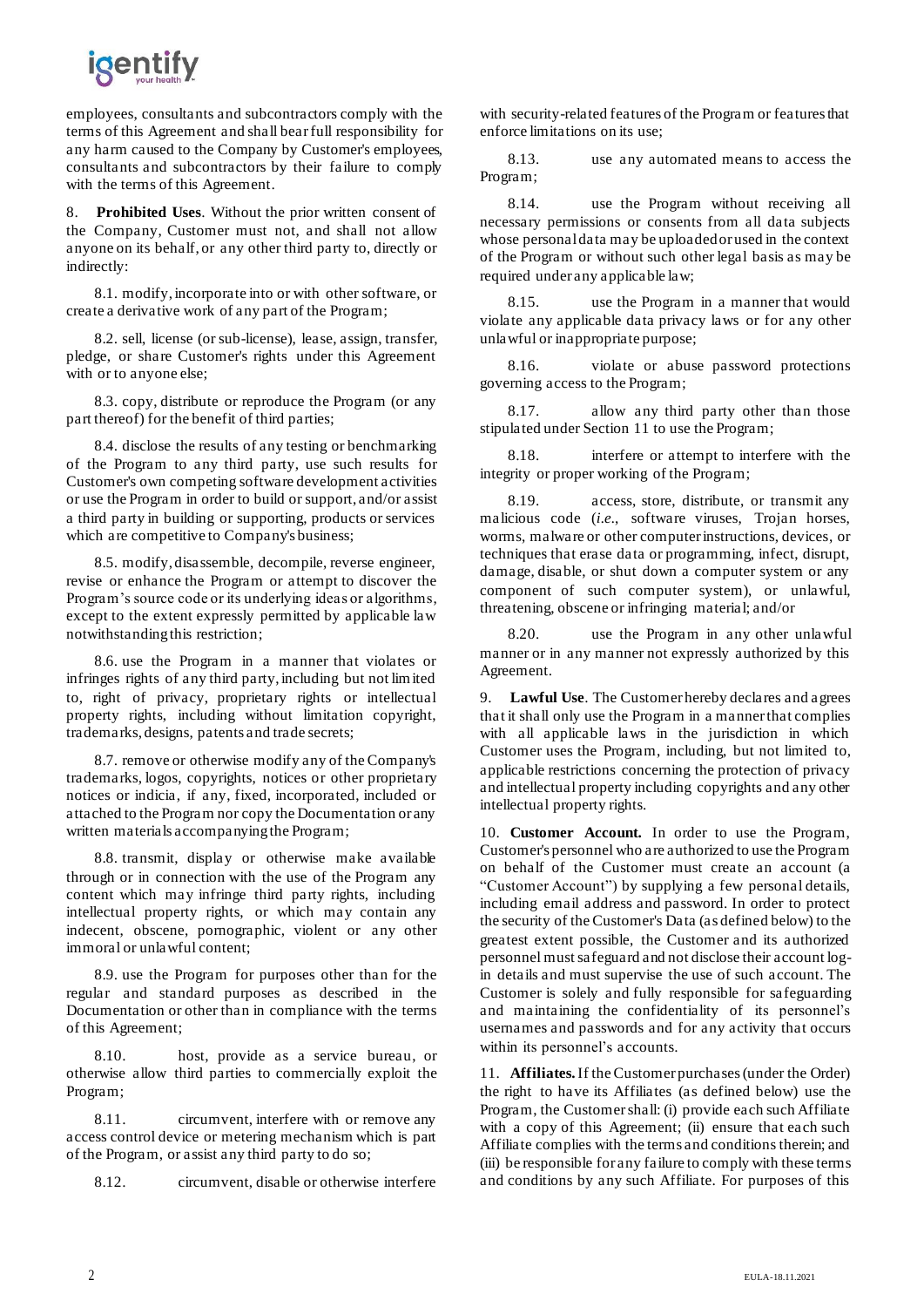# *igentify*

Agreement, "Affiliate" means any entity that Controls, is Controlled by, or is under common Control with you, where "Control" means ownership, directly or indirectly, of 50% or more of the voting interest.

### 12. **Program Features**.

12.1. *Accuracy of Public Information provided by the Company*. The Program may provide you with statistical information pertaining to the likelihood of a patient's or data subject's risk of developing certain diseases and/or publicly available information such as new genetic variants discovered by sources in the Medical community.It is hereby clarified that such information is based on publicly available data and may vary from time to time. It is your responsibility to verify the accuracy of all information and content provided by the Program and provide any appropriate notifications to the patient or data subject. The Company disclaims all representations and warranties with respect to such information and content. ANY DECISION MADE OR ACTION TAKEN BY YOU AND/OR YOUR PATIENTS BASED ON SUCH INFORMATION AND CONTENT ARE YOUR AND/OR YOUR PATIENTS SOLE RESPONSIBILITY AND AT YOUR AND/OR YOUR PATIENTS' SOLE RISK. THE COMPANY WILL HAVE NO LIABILITY WHATSOEVER TO YOU OR YOUR PATIENTS FOR SUCH INFORMATION OR THE USE THEREOF.

12.2. *Information uploaded by the Customer*. Certain features of the Program enable you to upload to the Program data you find fit, as an alternative to using the Company's curated databases available in the Program. YOUR USE OF SUCH DATA, AND ANY DECISION MADE OR ACTION TAKEN BY YOU BASED ON SUCH DATA ARE YOUR SOLE RESPONSIBILITY AND AT YOUR SOLE RISK. THE COMPANY WILL HAVE NO LIABILITY WHATSOEVER FOR SUCH DATA OR THE USE THEREOF.

12.3. *Dashboard.* The Program is provided with a dashboard available through your Customer Account, in which you can choose which genetic variants will be examined.The results, insights and/orreportsto be provided by the Company, via the Program, are based on such settings, which are defined and/or entered by you. The setting of such preferences is at your sole risk and your sole responsibility. As such, the Company is not responsible for any results and/or consequences of your choice of settings or configuration of the Program.

12.4. *Preset Panels*.The Program enables you to upload and use pre- defined panels.We may also provide predefined panels that are based on publicly available information. Please note that the choice and configuration of such preset panels are at your sole risk and are your sole responsibility (including verifying the accuracy and completeness of the information included therein). As such, the Company is not responsible for any results and/or consequences of your use of such preset panels. The Company disclaims all warranties with respect to the use of such preset panels. ANY DECISIONS MADE OR ACTIONS TAKEN BY YOU AND/OR YOUR PATIENTS BASED ON THE USE OF THE PRESET PANELS ARE

YOUR AND/OR YOUR PATIENTS SOLE RESPONSIBILITY AND AT YOUR AND/OR YOUR PATIENTS' SOLE RISK. THE COMPANY WILL HAVE NO LIABILITY WHATSOEVER TO YOU OR YOUR PATIENTS FOR SUCH INFORMATION OR THE USE THEREOF.

12.5. *Reports*. Some of the reports provided via the Program include default language prepared by the Company regarding the results. It is hereby clarified that such language is provided to you solely for your convenience, and it is your responsibility to approve such language a with the applicable personnel within your organization. The Company disclaims all liability with respect to such language, and you accept sole responsibility and liability for all consequences of your use of such language.

12.6. For the avoidance of doubt, Customer is solely and exclusively responsible for all actions Customer takes in response to the all reports, alerts, analytics, recommendations, notices, and other forms of information and data that the Program may generate, provide or make available to you, whether through our web-based interface, an output file, or otherwise (collectively, "**Output Data**") and Customer must thoroughly review such Output Data and independently determine which actions are appropriate in light thereof. The Company is not responsible or liable for the Customer's reliance upon and use of the Output Data or any consequences resulting therefrom.

### **13. Customer's Data and Personal Data.**

13.1. The following terms shall apply to Customer's use of the on-premises version of the Program if such use is licensed under the Order:

13.1.1. Customer retains all right, title, and interest that Customer has in and to all data that Customer processes with the Program (the "**Customer's Data**"). Company shall have no access to the Customer Data.

13.1.2. Except as set forth herein, nothing in this Agreement shall be construed as transferring any rights, title or interest in the Customer Data to Company or any third party.

13.1.3. The Company shall have no control of or access to such Customer Data via the Program and has no administrative control over such data, including any right to view or modify it.

13.2. Alternatively, the following terms shall apply to Customer's use of the SaaS version of the Program under the Order (unless the Parties have executed a separate data processing agreement, and in such case the terms of such data processing agreement shall prevail over the terms of this Section 13.2):

13.2.1. Use of the Program allows the Customer to upload Customer's patients' and other data subjects' personal data (as such term is defined under applicable data protection laws), which will be processed by the Company on the Customer's behalf (collectively, the "**Customer's Personal Data**"). The Parties acknowledge that for the purpose of processing the Customer' Personal Data by the Company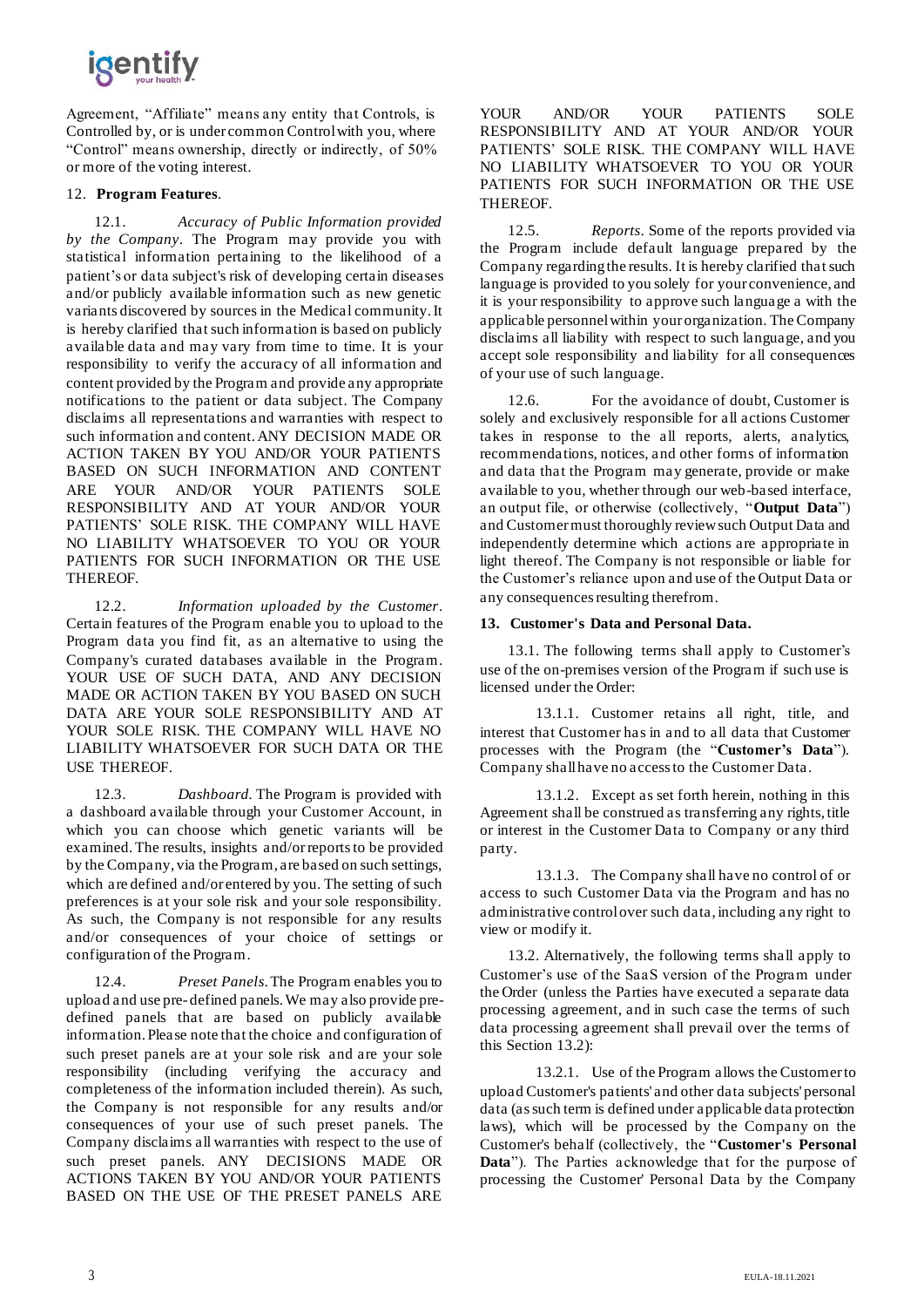## igentify

under this Agreement, the Customer is the 'data controller' and the Company is the 'data processor'.

13.2.2. The Customer hereby instructs the Company (and authorizes Company to instruct its subprocessors) to process Customer's Personal Data as reasonably necessary for the provision of the services associated with the Customer's use of the Program and any other personal data processing performed under this Agreement; and(ii) transfersuchCustomer'sPersonal Data, at the Company's discretion, to jurisdictions other than those of the Customer's operations (including, where applicable, outside the EEA), in accordance with applicable law.

13.2.3. With respect to the processing of the Customer's Personal Data, the Company shall: (i) implement appropriate technical and organizational measures to ensure a level of security appropriate to the risk involved in such processing; (ii) ensure that all individuals who engage in the processing of Customer's Personal Data on its behalf are subject to confidentiality undertakings; (iii) taking into account the nature of the processing, assist the Customer in exercising data subjects' rights under applicable data protection laws; (iv) inform Customer without undue delay of any breach of security leading to the accidental or unlawful destruction, loss, alteration, unauthorized disclosure of, or access to, personal data transmitted, stored or otherwise processed by the Company on behalf of the Customer; and (iv) delete, anonymize, or return all Customer's Personal Data to Customer upon termination of the Order or this Agreement, unless applicable law requires continued storage of the Personal Data.

13.2.4. Customer hereby authorizes Company to appoint sub- processors, as necessary for the processing of Customer's Personal Data under this Agreement. The Company shall inform the Customer of any intended changes concerning the addition or replacement of sub-processors. If Customer does not object to the engagement of a new subprocessor within ten (10) days following the receipt of notice of such change, the Company may engage the new subprocessor.

13.2.5. he Customer shall have sole responsibility for the accuracy, quality and legality of the Customer's Personal Data and the means by which Customer acquired such personal data. Customer warrants and undertakes that Customer's Personal Data has been collected, processed and transferred to the Company in accordance with applicable laws. Without limiting the foregoing, the Customer represents and warrants that it has provided all legally required notices and received all legally required consents from its data subjects for the processing of their personal data by the Company, including with respect to the transfer of their data to a third country (including outside of the EU/EEA).

13.2.6. Customer retains all rights, title, and interest that Customer has to all data (including Customer's Personal Data) uploaded to the Program by Customer or otherwise provided to the Company by Customer under this Agreement (the "**Customer's Data**"). Company is hereby granted an irrevocable, non-exclusive, assignable, sublicensable, royalty-free license to use, in accordance with any applicable privacy laws, the Customer Data in order to provide the services available via the Program and as permitted in the following section.Except asset forth herein, nothing in this Agreement shall be construed as transferring any rights, title or interests in the Customer Data to Company or any third party.

13.3. Notwithstanding any contrary provision of this Agreement, the Company may collect, create, disclose, publish and use any anonymous and non-identifiable information, such as performance metrics, derived from the use of the Program and the Customer's Data, in order to provide and improve Company's programs and services, including the performance of the Program, and for any legitimate business purposes. The Company shall be and remain the exclusive owner of such information.

### **14. Ownership.**

14.1. Ownership of the Program. The Program is licensed and not sold, and is and shallremain Company'ssole property. As between you and the Company, all right, title, and interest, including any Intellectual Property Rights evidenced by or embodied in, attached, connected, and/or related to the Program and any and all derivative works thereof are and shall remain owned solely by Company or its licensors. Nothing herein constitutes a waiver of the Company's Intellectual Property Rights under any law. "**Intellectual Property Rights**" means: (i) patents and patent applications throughout the world, including all reissues, divisions, continuations, continuations-in-part, extensions, renewals, and re-examinations of any of the foregoing, all whether or not registered or capable of being registered;(ii) common law and statutory trade secrets and all other confidential or proprietary or useful information that has independent value, and all know-how, in each case whether or not reduced to a writing or other tangible form; (iii) all copyrights, whether arising under statutory or common law, whether registered or not; (iv) all trademarks, trade names, corporate names, company names, trade styles, service marks, certification marks, collective marks, logos, and other source of business identifiers, whether registered or not; (v) moral rights in those jurisdictions where such rights are recognized; (vi) any rights in source code, object code, mask works, databases, algorithms, formulae and processes; and (vii) all otherintellectual property and proprietary rights, and all rights corresponding to the foregoing throughout the world.

14.2. Feedback. If Customer contacts Company or the Third Party with feedback (*e.g.*, questions, comments, suggestions, data or the like) regarding the Program (collectively, "**Feedback**"), such Feedback shall be deemed to be non- confidential, and the Company shall have a nonexclusive, royalty-free,worldwide, perpetuallicense to use or incorporate any such Feedback into the Program and/or any of its current or future products or services (without the Company's approval and without further consideration).

14.3. Protection of Rights. The Customer agrees to promptly notify the Company in the event that the Customer becomes aware of any infringement of the Company's Intellectual Property Rights in the Program. The Company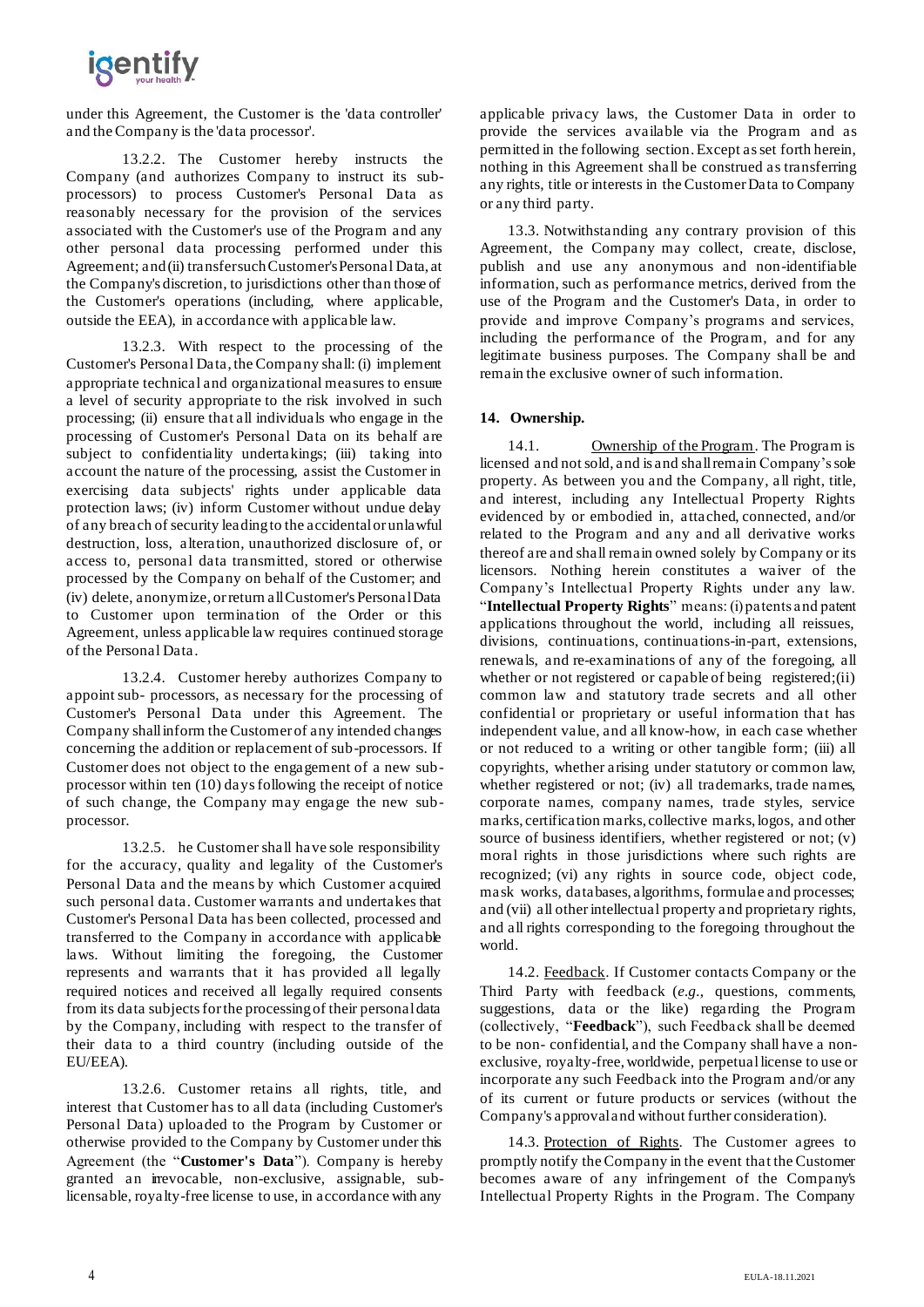

shall exclusively have the right, in its sole discretion, to prosecute lawsuits against any party for infringement of the rights of the Company in the Program. The Customer agrees to fully cooperate with the Company, at the Company's expense, in the prosecution of any such suit.

15. **Third Party Components**. The Program may use or include third party software, files and components that are subject to open source and third party license terms ("**Third**  Party Components"). The Customer's right to use such Third Party Components as part of, or in connection with, the Program is subject to any applicable acknowledgements and license terms accompanying such Third Party Components, contained therein or related thereto. If there is a conflict between the licensing terms of such Third Party Components and this Agreement, the licensing terms of the Third Party Components shall prevail in connection with the related Third Party Components. Such Third Party Components are provided on an "AS IS" basis without any warranty of any kind and shall be subject to any and all limitations and conditions required by such third parties. Under no circumstances shall the Program (except for the Third Party Components contained therein) be deemed to be "open source" or "publicly available" software. For any questions or requests related to Third Party Components, please contact [support@igentify.com](mailto:support@igentify.com)

16. **Confidentiality**. Each Party may have access to certain non-public and/or proprietary information ofthe otherParty, in any form or media, including (without limitation) confidential trade secrets and other information related to the products, software, technology, data, know-how, or business of the other Party, whether written or oral, and any such other information that, regardless of the manner in which it is furnished and given the totality of the circumstances, a reasonable person or entity should have reason to believe is proprietary, confidential, or competitively sensitive (the "**Confidential Information**"). Each Party shall take reasonable measures, at least as protective as those taken to protect its own confidential information, but in no event less than reasonable care, to protect the other Party's Confidential Information from disclosure to a third party. Neither Party shall use or disclose the Confidential Information of the other Party except as expressly permitted under this Agreement or by applicable law. All rights, title and interest in and to Confidential Information are and shall remain the sole and exclusive property of the disclosing Party. For the avoidance of doubt, the Documentation shall be considered as Confidential Information of the Company hereunder.

17. **Promotion**. You agree that the Company may identify you as a user of the Program and use your trademark and/or logo (i) in sales presentations, promotional/marketing materials, and press releases, and (ii) in order to develop a brief customer profile for use by Company on Company's website for promotional purposes.

18. **WARRANTY DISCLAIMER**. TO THE MAXIMUM EXTENT PERMISSIBLE UNDER APPLICABLE LAW, (A) THE PROGRAM, THE OUTPUT DATA, AND ANY OTHER SERVICES PROVIDED HEREUNDER ARE PROVIDED ON AN

"AS IS" BASIS. COMPANY DOES NOT WARRANT THAT THE PROGRAM, ANY OUTPUT DATA, OR ANY SUCH SERVICES WILL MEET CUSTOMER'S REQUIREMENTS OR THAT THE PROGRAM'S OR SUCH SERVICES' OPERATION WILL BE SECURE AT ALL TIMES, UNINTERRUPTED, ERROR- FREE, FREE OF VIRUSES, BUGS, WORMS, OTHER HARMFUL COMPONENTS OR OTHER PROGRAM LIMITATIONS; (B) COMPANY HERBY DISCLAIMS ALL EXPRESS WARRANTIES AND ALL IMPLIED WARRANTIES, INCLUDING, BUT NOT LIMITED TO, MERCHANTABILITY, NON- INTERFERENCE, FITNESS FOR A PARTICULAR PURPOSE, NON-INFRINGEMENT, ACCURACY AND RELIABILITY OF THE RESULTS AND OTHER DATA PRODUCED BY USE OF THE PROGRAM OR THE COMPANY'S OTHER SERVICES, AND ANY WARRANTIES ARISING OUT OF COURSE OF DEALING OR USAGE OF TRADE.

19. **LIMITATION OF LIABILITY**. TO THE MAXIMUM EXTENT PERMISSIBLE UNDER APPLICABLE LAW, THE COMPANY AND ITS LICENSORS AND AFFILIATES SHALL NOT BE LIABLE, WHETHER UNDER CONTRACT, TORT (INCLUDING NEGLIGENCE) OR OTHERWISE, TO THE CUSTOMER OR ANY THIRD PARTY FOR ANY INDIRECT, SPECIAL OR CONSEQUENTIAL DAMAGES (INCLUDING BUT NOT LIMITED TO, ANY LOSS OR DAMAGE TO BUSINESS EARNINGS, LOST PROFITS OR GOODWILL AND LOST OR DAMAGED DATA OR DOCUMENTATION), SUFFERED BY ANY PERSON, INCLUDING THOSE ARISING FROM, AND/OR RELATED TO, ANY USE OF OR INABILITY TO USE THE PROGRAM OR ANY SERVICES PROVIDED HEREUNDER, THE RESULTS AND CONSEQUENCES OF USE OF THE PROGRAM OR SUCH SERVICES, AND THE ACCURACY OF SUCH RESULTS AND THEIR RELIABILITY, EVEN IF ANY PERSON OR PARTY HERETO HAS BEEN ADVISED OF THE POSSIBILITY OF SUCH DAMAGES. IN ANY CASE, WITHOUT LIMITING THE GENERALITY OF THE FOREGOING AND TO THE MAXIMUM EXTENT LEGALLY PERMISSIBLE, THE COMPANY'S MAXIMUM AGGREGATE LIABILITY TO CUSTOMER OR TO ANY THIRD PARTY FOR ALL DAMAGES OR LOSSES WHATSOEVER ARISING HEREUNDER OR IN CONNECTION WITH THE SERVICES PROVIDED HEREUNDER OR CUSTOMER'S USE OR INABILITY TO USE THE PROGRAM, SHALL IN NO EVENT EXCEED THE TOTAL AMOUNT PAID OR PAYABLE BY CUSTOMER UNDER THE APPLICABLE ORDER DURING THE THREE (3) MONTHS IMMEDIATELY PRECEDING THE ACT OR OMISSION GIVING RISE TO THE LIABILITY.

20. **Indemnification**. Customer shall indemnify, defend and hold the Company harmless from any claims, demands, liabilities or expenses, including reasonable attorney fees, incurred by the Company as a result of: (i) the failure by Customer or its employees, contractors or agents to comply with Customer's obligations under this